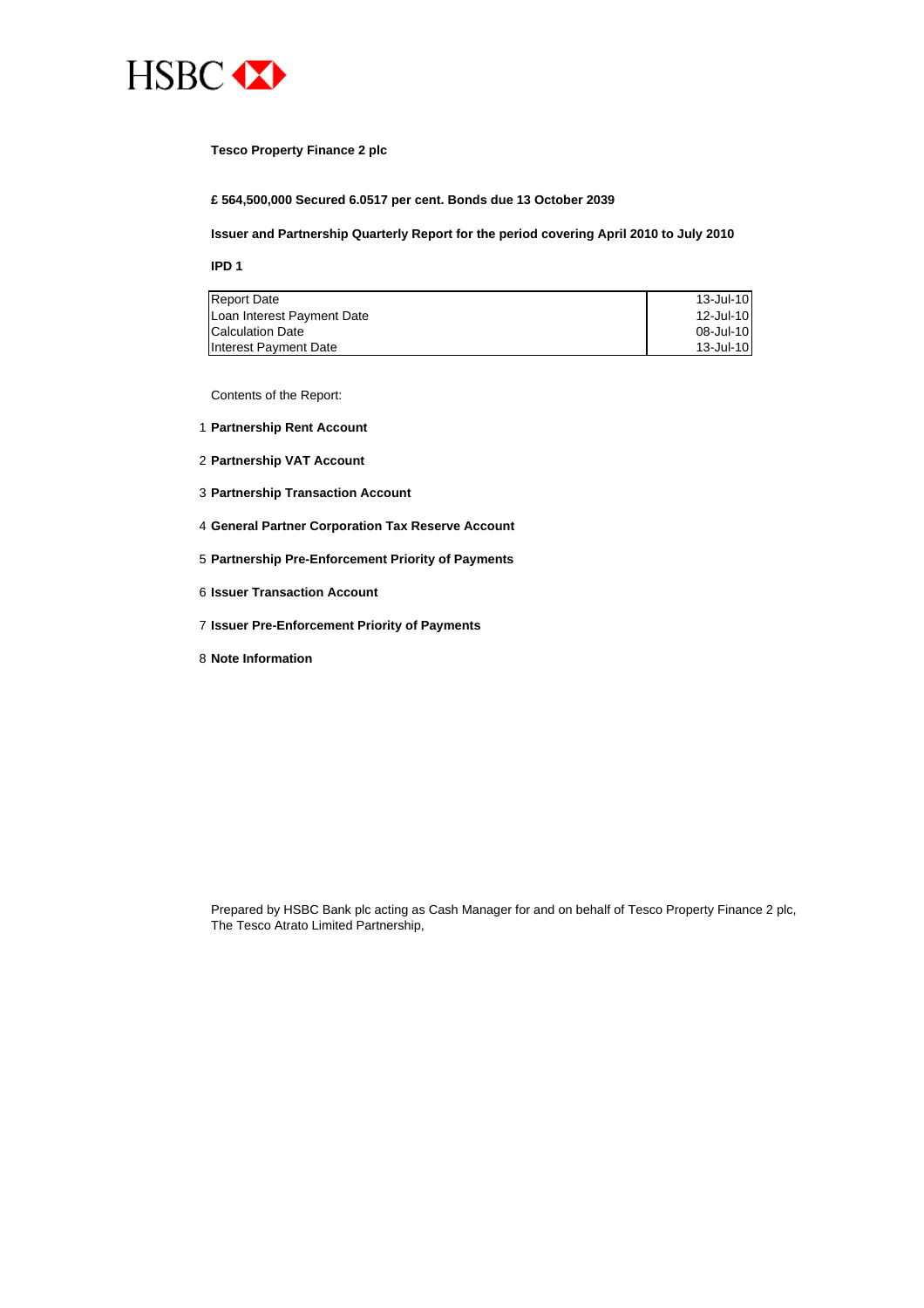**1. Partnership Rent Account 69796072**

|              | Opening Balance                      | $0.00$ Cr       |       |
|--------------|--------------------------------------|-----------------|-------|
| <b>DATE</b>  | <b>ENTRY DETAILS</b>                 | AMOUNT (£)      | CR/DR |
| 23-Jun-10    | Rent                                 | 7,405,864.00 Cr |       |
|              | Transfer to VAT Account (Correction) | $0.00$ Dr       |       |
| $12$ -Jul-10 | To Partnership Transaction Account   | 7,405,864.00 Dr |       |
|              |                                      |                 |       |
|              | <b>Closing Balance</b>               | $0.00$ Cr       |       |
|              |                                      |                 |       |

### **2. Partnership VAT Account 69796099**

|             | Opening Balance                   | $0.00$ Cr                          |       |
|-------------|-----------------------------------|------------------------------------|-------|
| <b>DATE</b> | <b>ENTRY DETAILS</b>              | AMOUNT (£)                         | CR/DR |
| 23-Jun-10   | VAT Funding<br><b>VAT Payment</b> | 1,296,026.23 Cr<br>1,296,026.23 Dr |       |
|             | <b>Closing Balance</b>            | $0.00$ Cr                          |       |

### **3. Partnership Transaction Account 69796080**

|                                                                                                                                                                | Opening Balance                                                                                                                                                                                                                                                                                                                         | 0.00 <sub>cr</sub>                                                                                                                                                                           |       |
|----------------------------------------------------------------------------------------------------------------------------------------------------------------|-----------------------------------------------------------------------------------------------------------------------------------------------------------------------------------------------------------------------------------------------------------------------------------------------------------------------------------------|----------------------------------------------------------------------------------------------------------------------------------------------------------------------------------------------|-------|
| <b>DATE</b>                                                                                                                                                    | <b>ENTRY DETAILS</b>                                                                                                                                                                                                                                                                                                                    | AMOUNT (£)                                                                                                                                                                                   | CR/DR |
| 11-Jan-10<br>11-Jan-10<br>13-Apr-10<br>13-Apr-10<br>07-Jul-10<br>12-Jul-10<br>$12$ -Jul-10<br>12-Jul-10<br>12-Jul-10<br>12-Jul-10<br>12-Jul-10<br>$12$ -Jul-10 | Property Advisor Fee (Reserved)<br>Property Pool Manager Fee (Reserved)<br>Property Pool Manager Fee (Reserved)<br>Expense Reserve Ledger<br><b>Credit Interest</b><br>lTransfer from Rent<br>Trustee Fee<br><b>Ongoing Fee</b><br><b>Mourants</b><br>Partnership Swap payment<br><b>Partnership Debt</b><br><b>Transfer to General</b> | 25,000.00 Cr<br>63,750.00 Cr<br>63,750.00 Cr<br>56,958.83 Cr<br>698.68 Cr<br>7,405,864.00 Cr<br>1,468.75 Dr<br>58,784.81 Dr<br>$0.00$ Dr<br>2,984,382.22 Cr<br>10,258,559.11 Dr<br>$0.00$ Dr |       |
|                                                                                                                                                                | <b>Closing Balance</b>                                                                                                                                                                                                                                                                                                                  | 281,591.06 Cr                                                                                                                                                                                |       |
|                                                                                                                                                                |                                                                                                                                                                                                                                                                                                                                         |                                                                                                                                                                                              |       |

# **4. General Partner Corporation Tax Reserve Account 69796115**

|             | Opening Balance        | $0.00$ Cr  |       |
|-------------|------------------------|------------|-------|
| <b>DATE</b> | <b>ENTRY DETAILS</b>   | AMOUNT (£) | CR/DR |
|             |                        |            |       |
|             |                        |            |       |
|             |                        |            |       |
|             | <b>Closing Balance</b> | $0.00$ Cr  |       |
|             |                        |            |       |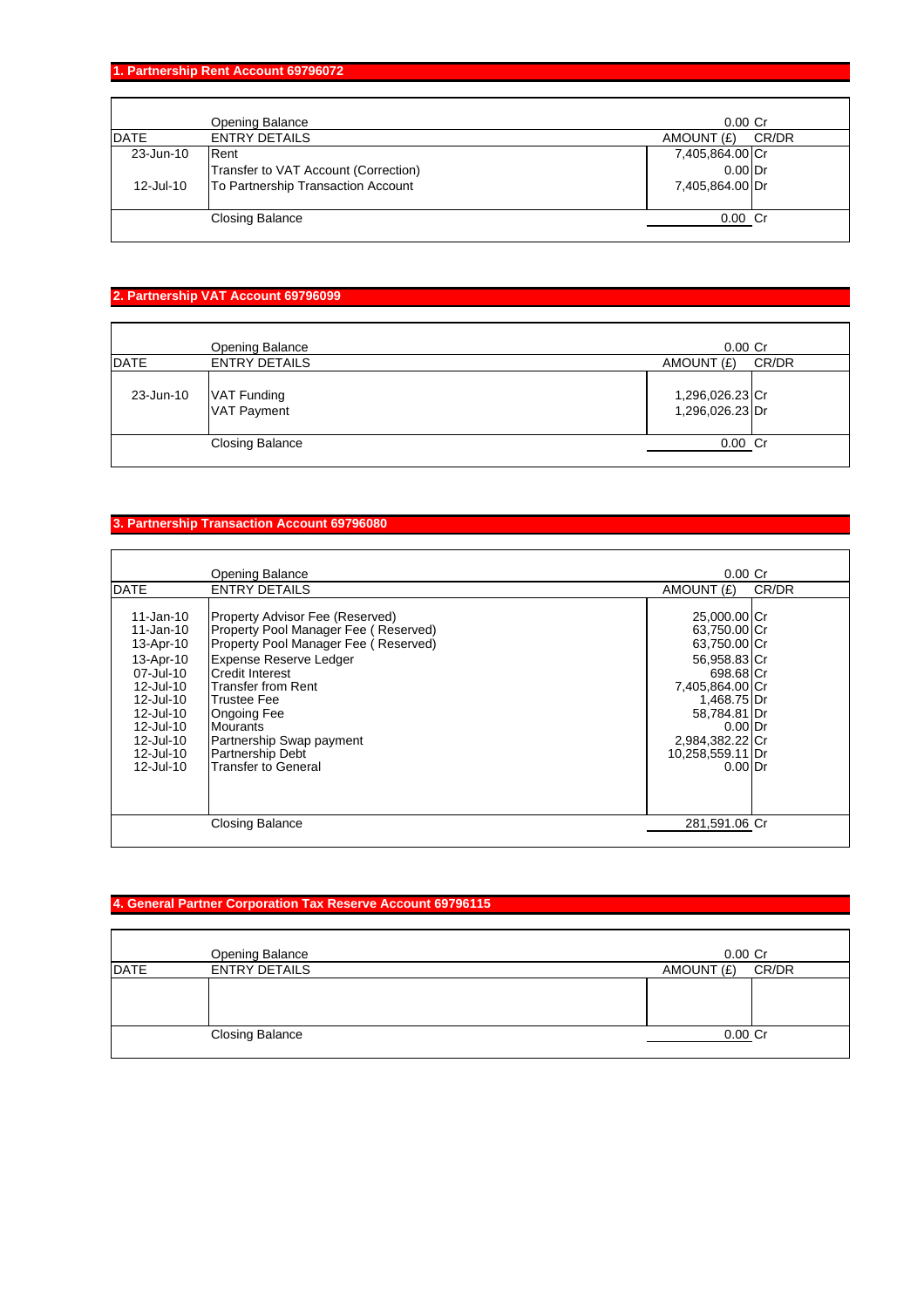| Date      |                                                                               | <b>Funds Paid Out</b><br>of account (£) | <b>Funds</b><br><b>Received into</b><br>account(E) |
|-----------|-------------------------------------------------------------------------------|-----------------------------------------|----------------------------------------------------|
| 12-Jul-10 |                                                                               |                                         |                                                    |
|           | <b>Partnership Available Funds</b>                                            |                                         |                                                    |
|           | a Rental Income                                                               |                                         | 7,405,864.00                                       |
|           | b Funds from Issuer under Partnership Swaps                                   |                                         | 10,258,582.98                                      |
|           | c From Partnership VAT Account                                                |                                         | 0.00                                               |
|           | d From Partnership Disposal Proceeds Account                                  |                                         | 0.00                                               |
|           | e From Partnership Insurance Proceeds Account                                 |                                         | 0.00                                               |
|           | f Interest received by the Partnership Accounts and Rent Account              |                                         | 0.00                                               |
|           | g Eligible Investment Earnings by Partnership                                 |                                         | 0.00                                               |
|           | h Advance under Committed Subordinated Loan Agreement                         |                                         | 0.00                                               |
|           | Net proceeds of a CPO Disposal or a Mortgage Property                         |                                         | 0.00                                               |
|           | Net proceeds of a disposal of a Mortgage Property                             |                                         | 0.00                                               |
|           | k Any other sums standing to the credit of the Partnership Transaction Ac     |                                         | 57,657.51                                          |
|           | <b>Partnership Pre-Enforcement Priority of Payments</b>                       |                                         |                                                    |
|           | a Partnership Security Trustee Fees                                           | 1,468.75                                |                                                    |
|           | b Issuer Security Trustee Fee, Bond Trustee, operating expenses of the Issuer | 38,368.06                               |                                                    |
|           | (Ongoing Partnership Facility Fee)                                            |                                         |                                                    |
|           | c Partnership Operating Expenses excluding GP UK Tax                          | 0.00                                    |                                                    |
|           | d Partnership Operator Fee                                                    | 0.00                                    |                                                    |
|           | d Property Advisor Fee (Annual 25 K Jan)                                      | 0.00                                    |                                                    |
|           | d Nominees Corporate Services Provider Fee                                    | 0.00                                    |                                                    |
|           | d Nominees Holdco Corporate Services Provider Fee                             | 0.00                                    |                                                    |
|           | d Nominees Side Letter payments                                               | 0.00                                    |                                                    |
|           | d Nominees Holdco Side Letter payments                                        | 0.00                                    |                                                    |
|           | d Account Bank Fee                                                            |                                         |                                                    |
|           | d Cash Manager Fee                                                            |                                         |                                                    |
|           | d Issuer Account Bank, PPA CM, CSP Fee (Ongoing Partnership Facility Fee)     | 19,666.75                               |                                                    |
|           | d Headlease payment                                                           | 0.00                                    |                                                    |
|           | e Partnership Expenses Ledger payment                                         | 6,250.00                                |                                                    |
|           | f Partnership Debt Interest                                                   | 8,514,468.11                            |                                                    |
|           | f Partnership Swap payment                                                    | 7,274,200.76                            |                                                    |
|           | g Partnership Debt Principal                                                  | 1,744,091.00                            |                                                    |
|           | Issuer Partnership Swap Termination Amount (Ongoing Partnership Facility      |                                         |                                                    |
|           | h Fee)                                                                        | 750.00                                  |                                                    |
|           | Partnership Swap Termination Amount                                           | 0.00                                    |                                                    |
|           | <b>i</b> Property Pool Manager Fee                                            | 63,750.00                               |                                                    |
|           | k Partnership Expenses Ledger payment                                         | 59,091.06                               |                                                    |
|           | I Alteration Adjustment Rent                                                  | 0.00                                    |                                                    |
|           | m Committed Subordinated Loan payment                                         | 0.00                                    |                                                    |
|           | n Partnership Distribution Account                                            |                                         |                                                    |
|           | Totals                                                                        | 17,722,104.49                           | 17,722,104.49                                      |

| Expense Reserve Ledger - Max GBP 500,000.00 |      |  |  |
|---------------------------------------------|------|--|--|
|                                             |      |  |  |
|                                             | Date |  |  |

12-Jul-10 65,341.06 Cr

Balance 65,341.06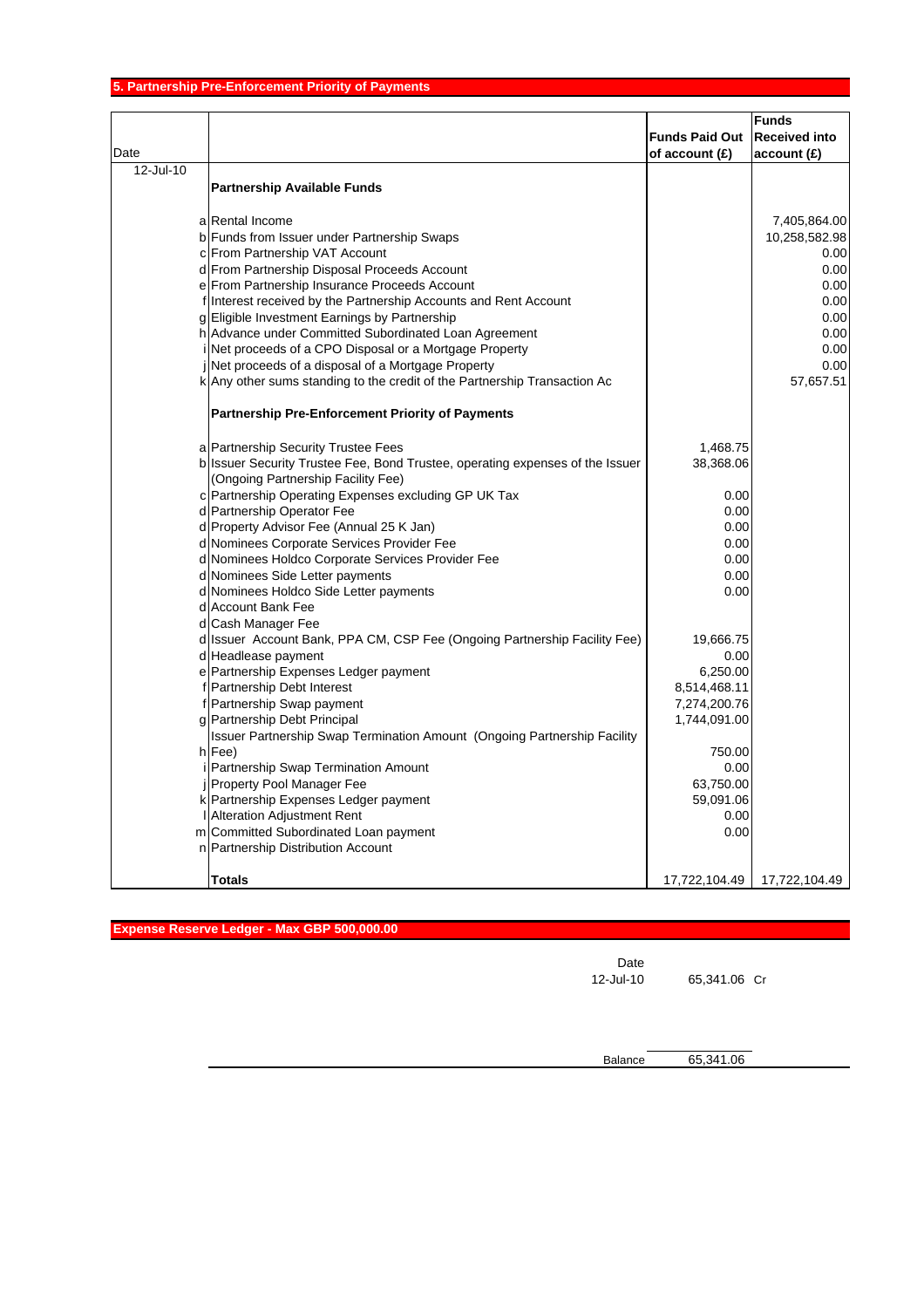|                 | <b>Opening Balance</b>                   | $0.00$ Cr        |       |
|-----------------|------------------------------------------|------------------|-------|
| <b>DATE</b>     | <b>ENTRY DETAILS</b>                     | AMOUNT (£)       | CR/DR |
|                 | From Close                               | 17,364.00 Cr     |       |
| $13$ -Jan-10    | <b>Issuer Operating Costs (Reserved)</b> | 50,996.00 Cr     |       |
| $13$ -Jan-10    | <b>Isuer Profit</b>                      | 750.00 Cr        |       |
| 01-Feb-10       | Credit interest                          | 91.77 Cr         |       |
| $01$ -Mar-10    | Credit interest                          | 7.96 Cr          |       |
| 26-Mar-10       | Dividend Declared                        | 12,501.50 Dr     |       |
| 01-Apr-10       | <b>Credit interest</b>                   | 8.51 Cr          |       |
| 13-Apr-10       | <b>Isuer Profit</b>                      | 750.00 Cr        |       |
| 03-May-10       | Credit interest                          | 19.79 Cr         |       |
| 25-May-10       | Return PWC Fee                           | 26,450.00 Cr     |       |
| $01 - Jun - 10$ | <b>Credit interest</b>                   | 7.61 Cr          |       |
| $01 -$ Jul-10   | <b>Credit interest</b>                   | 10.35 Cr         |       |
| $13$ -Jul-10    | <b>Swaps Receipts</b>                    | 2,984,382.22 Cr  |       |
| $13$ -Jul-10    | Partnership Debt                         | 10,258,559.11 Cr |       |
| $13$ -Jul-10    | <b>Swap Pays</b>                         | 2,984,382.22 Dr  |       |
| $13$ -Jul-10    | Ongoing Fee                              | 58,784.81 Cr     |       |
| 13-Jul-10       | <b>HSBC</b> Fee                          | 22,113.71 Dr     |       |
| 13-Jul-10       | <b>SFM Fee</b>                           | 21,254.35 Dr     |       |
| $13$ -Jul-10    | <b>Notes</b>                             | 10,258,559.11 Dr |       |
|                 |                                          |                  |       |
|                 | <b>Closing Balance</b>                   | 72,133.49 Cr     |       |

# **7. Issuer Pre-Enforcement Priority of Payments**

| Date      |                                                        | <b>Funds Paid Out</b><br>of account (£) | <b>Funds</b><br><b>Received into</b><br>account(E) |
|-----------|--------------------------------------------------------|-----------------------------------------|----------------------------------------------------|
| 13-Jul-10 |                                                        |                                         |                                                    |
|           |                                                        |                                         |                                                    |
|           | <b>Issuer Available Funds</b>                          |                                         |                                                    |
|           |                                                        |                                         |                                                    |
|           | a Funds due to Issuer under Partnership Swap Agreement |                                         | 7,274,200.76                                       |
|           | b Amounts due to Issuer in respect of Partnership Loan |                                         | 10,317,343.92                                      |
|           | c Any amount due to Issuer under Issuer Swap Agreement |                                         | 10,258,582.98                                      |
|           | d Ineterest Received by Issuer on Transaction Account  |                                         | 37.75                                              |
|           | e Eigible Investment Earnings                          |                                         | 0.00                                               |
|           |                                                        |                                         |                                                    |
|           |                                                        |                                         |                                                    |
|           | <b>Issuer Pre-Enforcement Priority of Payments</b>     |                                         |                                                    |
|           |                                                        |                                         |                                                    |
|           | al Bond Trustee Fee                                    | 15,644.96                               |                                                    |
|           | a Issuer Security Trustee Fee                          | 1,468.75                                |                                                    |
|           | b Issuer Operating Expenses                            | 21,254.35                               |                                                    |
|           | c Issuer/Issuer Holdco Corporate Services Provider Fee | 14,666.75                               |                                                    |
|           | c Paying Agent Fee                                     | 500.00                                  |                                                    |
|           | cl Account Bank Fee                                    | 750.00                                  |                                                    |
|           | c Cash Manager Fee<br>d Bond Interest                  | 3,750.00                                |                                                    |
|           | d Bond Principal                                       | 8,514,468.10<br>1,744,091.00            |                                                    |
|           | d Issuer Swap Provider                                 | 7,274,200.76                            |                                                    |
|           | d Partnership Swap payment                             | 10,258,582.98                           |                                                    |
|           | ellssuer Profit                                        | 750.00                                  |                                                    |
|           | <b>Swap Subordinated Amounts</b>                       |                                         |                                                    |
|           | g Issuer Partnership Swap Termination Amount           |                                         |                                                    |
|           | h Issuer Transaction Account                           | 37.76                                   |                                                    |
|           |                                                        |                                         |                                                    |
|           | <b>Totals</b>                                          | 27,850,165.41                           | 27,850,165.41                                      |